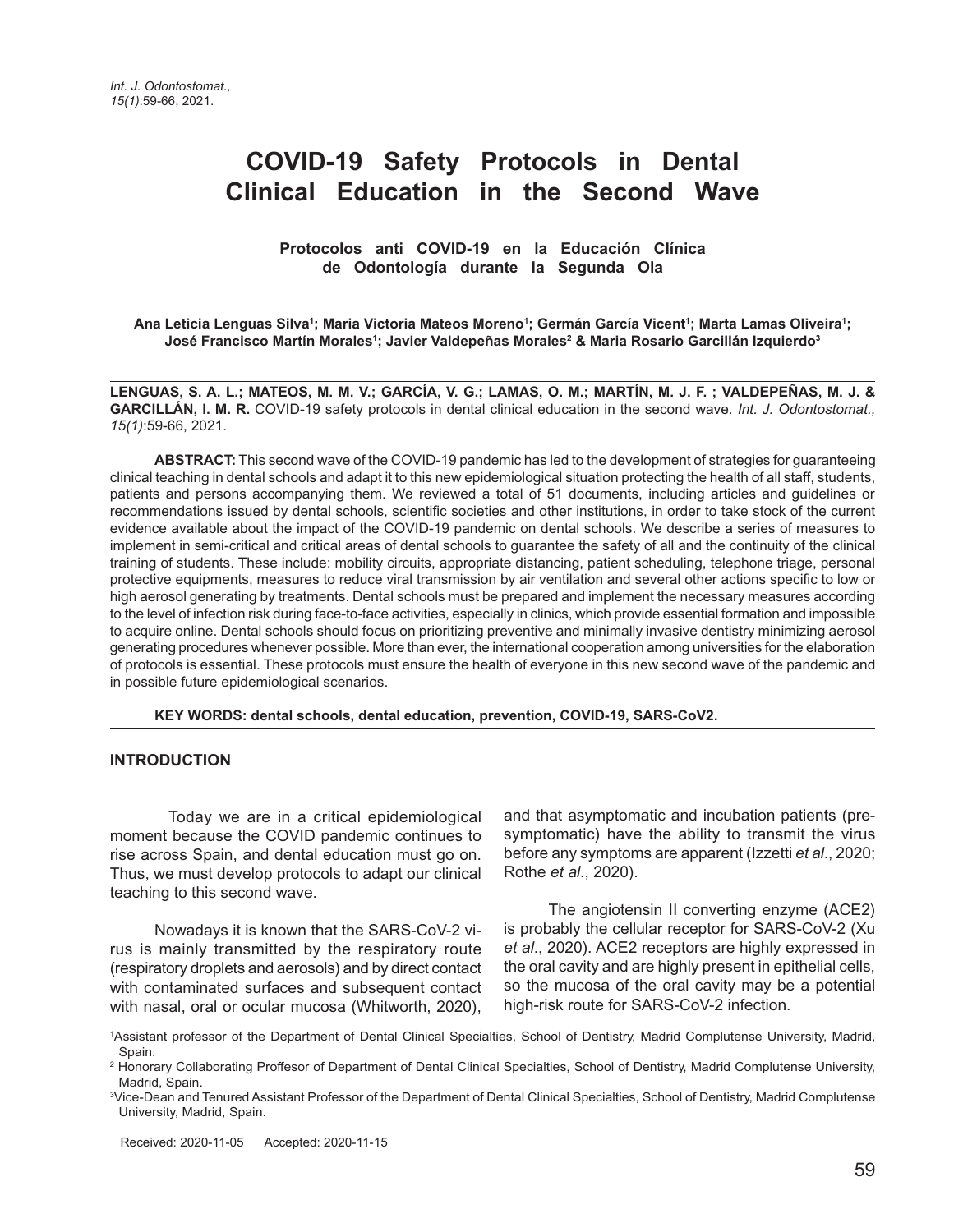Dental care settings invariably carry the risk of SARS-CoV-2 infection due to the proximity of the procedures, which are performed within 45 cm from patients and with exposure to saliva, blood, and other body fluids from the nasal and oropharyngeal environment, together with the handling of instruments and the possibility of direct transmission by contact with contaminated surfaces (Meng *et al*., 2020; Peng *et al*., 2020). The Occupational Safety and Health Administration of the United States Department of Labor, 2020) classified dentists as very high risk due to the potential for exposure to the coronavirus through aerosol-generating procedures.

Dental schools have different profiles of workers, which include administrative, management and teaching staff and researchers. In our previous article "New rules for teaching in dental schools in the COVID 19 era" (in press) we describe the strategies developed for adapting dental education to the new situation.

In this current paper we report the research of the evidence on clinical protocols aimed at guaranteeing the safety of all (staff, students, faculty and patients) while ensuring continuity in the quality training of students. These protocols must ensure the health of everyone in this pandemic and in possible future scenarios.

# **MATERIAL AND METHOD**

The bibliographic search has been carried out in MEDLINE (via Pubmed database) using the following MeSH terms: (dental schools OR dental education OR prevention) AND (COVID-19 OR SARS-CoV-2). In addition, web pages of international official organizations, national guides, scientific societies, dental schools and other institutions of dental education worldwide, were revised. We found 51 articles, most of them observational and based on the expert review of the evidence currently available, with very few experimental articles.

# **RESULTS AND DISCUSSION**

**a) Plan for progressive adaptation to clinical classroom teaching:** It is essential to define which will be the semi-critical or critical areas or elements in the dental school. In each of them, a series of specific measures will be established and the mobility circuits will be determined (University of Glasgow, 2020).

**Semicritical elements or areas:** reception, waiting room, access corridors to differentiated entrance and exit cabinets, offices, meeting room, toilets, cafeteria. This space will be more used by administrative staff. General actions:

- · Use zonal barrier methods (methacrylate partitions) or personal barrier methods (use of surgical mask) (Pastor Ramos *et al*., 2020).
- · Do not let accumulate a large number of people in the waiting room: use at most a third of the available capacity and always separate the patients by at least one seat (measuring at least 1.5 meters). Establish entry and exit points for patients.
- · Remove unnecessary furniture and decorative objects, brochures or magazines available to patients.
- · Place informative posters (laminated to allow cleaning) on the wall. (University of Glasgow).
- · Ask the patient to refrain from moving around the clinic and remain seated.
- Perform timely aeration and disinfection of frequently touched surfaces of common administrative spaces (computer keyboards, touchscreens, telephones, remote controls, door knobs, switches, tables, armrests of armchairs) and toilets (toilet, faucets, doorknobs, switches) (Henwood, 2020). Patients are forbidden to brush their teeth in the toilets before appointments.

**Critical elements or areas:** dental cabinet, cleaning room and instrument sterilization. These spaces will be more used by clinical staff (Facultad de Odontología, Universidad Complutense de Madrid, 2020). General actions:

- Determine the number of patients that can be seen per day, according to space availability and ventilation times.
- · The entrance to the clinic will be by groups of two teammates and the clinical work will preferably also be carried out in pairs.
- Students must not coincide with members of other teams in radiology areas (directed shifts). These areas will be decontaminated with ultraviolet light. Develop a system of rotation of students by the radiology service to carry out the X-rays that are needed every day.
- · Initially, four patients per box will be treated each day for 6 hours and the number will be increased as prevention measures are controlled.
- · An auxiliary student will be in charge of calling the patient. The student performing clinical work should not move out of the box.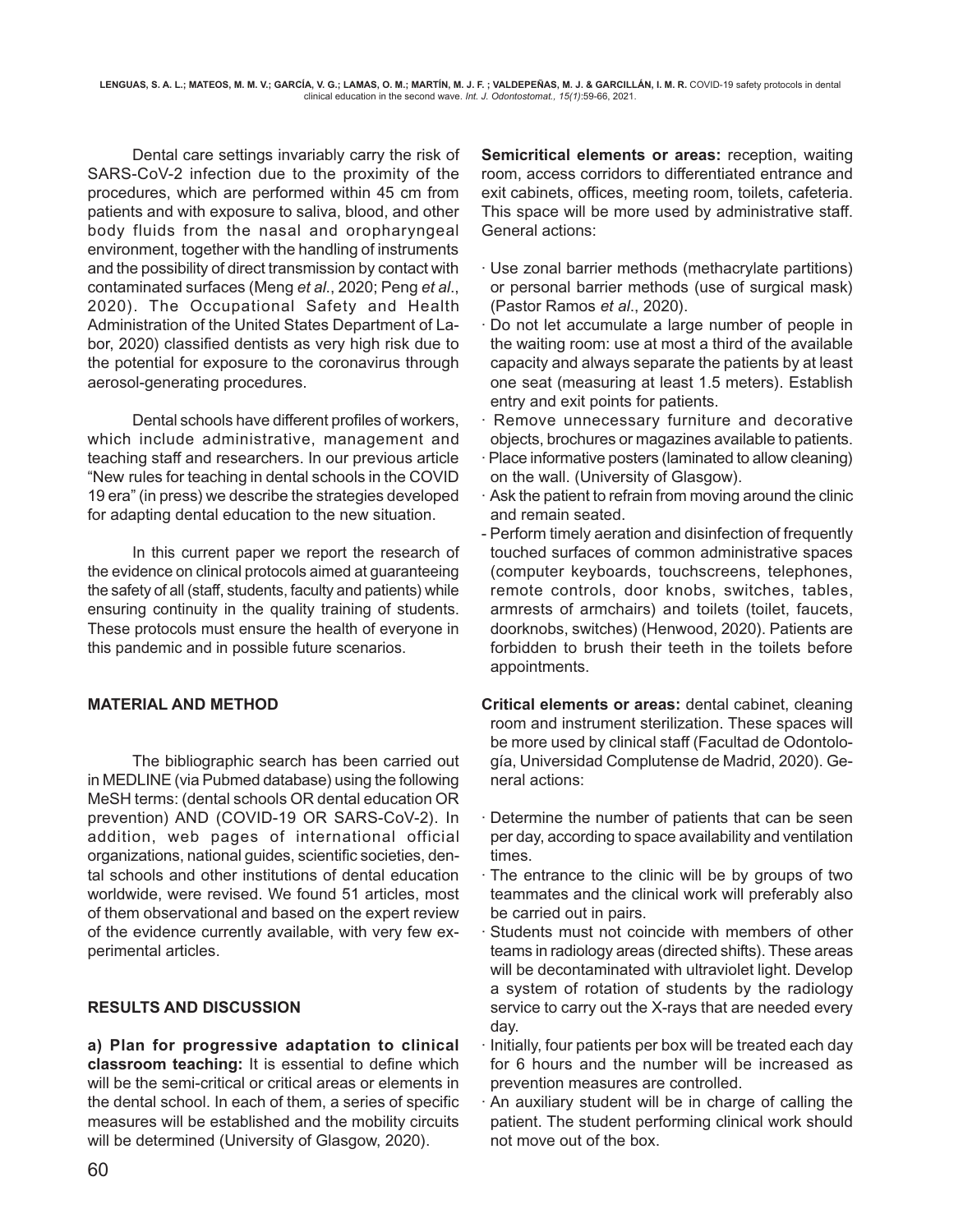- · Work in the clinics is restricted to two dental chairs for each group of four chairs.
- · Hand hygiene will be carried out: before putting on the PPE, before and after contact with patients, after contact with contaminated surfaces or equipment and after taking off the PPE (personal protective equipment (Peng *et al*.).
- · Hair must be worn up. Earrings, rings, bracelets, etc. that make it difficult to place the PPE or to perform hand hygiene must be removed. Some protocols recommend shaving the face completely (the beard makes it difficult to adapt self-filtering masks) and keeping the nails short (Peditto *et al*., 2020).
- · The number of people participating in a clinical session should be reduced to a minimum, preferably a team of two students formed by operator and clinical of assistant. In some cases, the attendance of an additional assistant outside the surgical field and as a liaison may be advisable.
- · Limit the number of appointments for each patient, trying to carry out various treatments every time they go to the clinic in order to minimize risks and optimize the use of PPE (Peditto *et al*.).
- · It is recommended to rinse with povidone iodine 0.2 %, hydrogen peroxide 1 % or cetylpyridinium chloride 0.07 % or 0.05 %, prior to exploration or oral treatment (Herrera *et al*., 2020; Izzetti *et al*.).
- · Limit the field of work as much as possible, using surgical field isolation techniques; use of the rubber dam is recommended (98 % reduction of aerosol) (Cochran *et al*., 1989; Tag El Din & Ghoname, 1997; Prati *et al*., 2020).
- · Use high speed handpieces only if necessary; if possible, remove caries manually with a spoon or manual instruments or at low speed (always preferable) and always with an anti-reflux device (National Health Service, 2020).
- · Encourage the use of high-power aspiration ejectors (high-volume aspiration cannulas 16 mm in diameter) to minimize the production of aerosols (Dental Schools Council, 2020; Jacks, 2002; King *et al*., 1997).
- · Work four-handedly as much as possible.
- · Avoid procedures that induce cough or gag reflexes. Perform preferably extra-oral radiographs
- · Use absorbable suture (Consejo de Dentistas, Organización Colegial de Dentistas de España, 2020).
- · When finished, collect material to be sterilized, take off the PPE and use the marked exit route.
- · Avoid direct contact with the patients when they enter and leave (Izzetti *et al*.).
- · Once the clinical session is finished, all non-reusable material should be discarded in a type III waste container with a lid.
- · Aerate the common spaces regularly and both at the beginning and at the end of the day. Work is only to be performed in areas where there is the possibility of opening windows to ventilate.
- It is important that students comply responsibly with the teaching, clinical and travel instructions for the center.

**b) Patient management:** Patient shedulling and telephone triage. Patient scheduling will depend on the prevailing epidemiological situation or phase. The incorporation of telemedicine means video consultation will be a new way of communicating, and the student must be prepared accordingly and acquire this new competence in order to manage the processes via telephone or video call with the patient.

Much attention should be paid to the patient's medical history, thoroughly reviewing it, completely filling in the history data (general and dental health) and establishing the importance of a good telephone triage to ascertain the individual risk of the patient, the reason for consultation and the possibility of a remote resolution of their problem. Also to make an appointment with enough time, explain the rules (Yang *et al*., 2020).

The incorporation of an online consultation service will be very necessary at this time in which telemedicine has helped and will help to solve many processes (Peditto *et al*.; Song *et al*., 2020; Wu & Chang, 2020). It is very important to implement this system when dealing with vulnerable and fragile patients (Government of the United Kingdom, 2020a). When scheduling appointments, the patient's systemic status will have to be taken into account, programming the treatment of those most fragile/vulnerable early in the morning, moment of least risk of aerosols in the environment (Dental Schools Council; Ge *et al*.). In addition, care must be taken that these patients do not coincide with others.

Telephone triage will always include key questions to guide us about the possibility of the patient presenting COVID-19 (Nanda & Nanda, 2020). Of course, the patient who presents symptoms or has a positive diagnosis of SARS-CoV-2 infection will be instructed to stay at home and informed that they can be safely treated after complying with the protocols established by the Ministry of Health of Spain (Ministerio de Sanidad, Gobierno de España, 2020). The students will only be able to attend to patients who are COVID-19 negative, applying the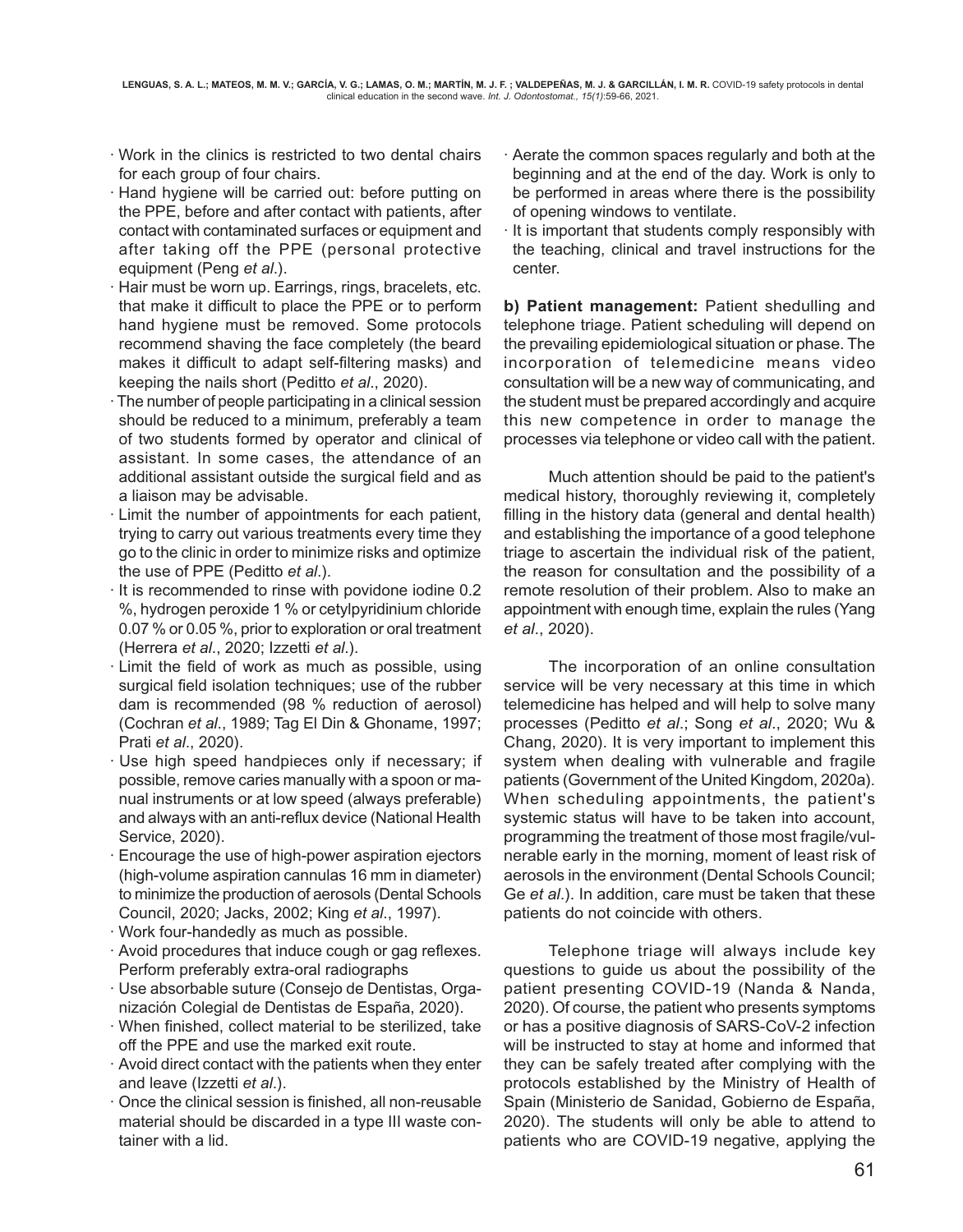screening and temperature taking parameters currently in force (Dental Schools Council).

**c) Organization of work in the clinical area:** The following procedures (Consejo de Dentistas, Organización Colegial de Dentistas de España) will be applied: at the beginning of the day, during each clinical session (before, during, after patient care) and at the end of the day.

**Clinical work:** Table I differentiates the types of treatments according to low or high generation of aerosols, (LAGPs/HAGPs) including the decontamination processes of instruments with the recommendation of the appropriate PPE (personal protective equipment), as well as considerations in the clinical work (Government of the United Kingdom 2020b; Mateos Moreno *et al*., 2020; Ministerio de Sanidad, Gobierno de España; National Health Service; Terán *et al*., 2020; Rodríguez *et al*., 2020). It is very important that staff and students know the appropriate sequence for PPE donning and doffing according to the type of treatment to be performed on the patient (Centers for Disease Control and Prevention, 2020; Mateos Moreno *et al*.; National Health Service; Rodríguez *et al*.; World Health Organization, 2020a).

#### **d) Instrument cleaning circuit:**

- · Removal of the used instruments in a dirty tray to start the usual sterilization chain in the cleaning and sterilization room. Adequate PPE.
- · Insist on minimizing production of jet wash aerosols.

Disinfection of critical (Balaji, 2020; Consejo de Dentistas, Organización Colegial de Dentistas de España; Liang, 2020; Ge *et al*., 2020) including dental chair, lamp, suction system, chairs, furniture, computer and floors (Henwood; Peng *et al*.) will be carried out with cleaning products with proven viricidal capacity (Standard EN 14476) or with a sodium hypochlorite solution at 0.1 % by applying it with a disposable cloth or sprayers, leaving it to act for at least 1 minute. Cleaning personnel in critical areas must use PPE with the same level of protection as that used in clinical work (Molina & García, 2020; Peng *et al*.).

#### **e) Necessary measures to reduce viral transmission by air at the School of Dentistry.**

· Ventilation and air conditioning: Ventilation (which can be natural, mechanical, or hybrid / mixed) (World Health Organization, 2020) can effectively dilute the concentration of SARS-CoV-2 in ambient air (Liu *et*

| LOW AEROSOL GENERATING PROCEDURES (LAGPs)                                                                                                                                                                                                                                                                                                                                                                                                                                                                                                      | <b>PPE</b>                                                                                                               |                                                                                                                                                                                                    | <b>CONSIDERATIONS</b>                                                                                                                                                                                                                                                                                                    |
|------------------------------------------------------------------------------------------------------------------------------------------------------------------------------------------------------------------------------------------------------------------------------------------------------------------------------------------------------------------------------------------------------------------------------------------------------------------------------------------------------------------------------------------------|--------------------------------------------------------------------------------------------------------------------------|----------------------------------------------------------------------------------------------------------------------------------------------------------------------------------------------------|--------------------------------------------------------------------------------------------------------------------------------------------------------------------------------------------------------------------------------------------------------------------------------------------------------------------------|
| •Remote consultations<br><b>Oral exam</b> (without using triple syringe), <b>periodontal probing</b><br>• Preventive and self-care measures, hygiene instructions.<br>• Take X-rays, impressions, (patients without reflux)<br>. Fluo ride application and other remineralizers, (does not<br>exclude possibility of droplets if coughing, nausea)<br>• Simple extractions<br>• Use of manual instruments (caries removal with a spoon,<br>periodontal treatment with curettes)<br>• Orthodontic treatment (appliance adjustments)             | Gloves<br>⋗<br>FFP <sub>2</sub><br>⋗<br>⋗<br>splash)<br>Optional:<br>⋗<br>Cap †,                                         | Disposable gown or apron<br>Universal protection glasses (anti-<br>Facial screen<br>Second pair of gloves                                                                                          | -Patient with mask during face<br>to face anamnesis<br>-Preoperative mouthwash<br>-Aspiration with saliva ejector<br>-Work four-handedly<br>-Ventilation 5-15 minutest                                                                                                                                                   |
| HIGH AEROSOL GENERATING PROCEDURES (HAGPs)                                                                                                                                                                                                                                                                                                                                                                                                                                                                                                     |                                                                                                                          | <b>PPE</b>                                                                                                                                                                                         | <b>CONSIDERATIONS</b>                                                                                                                                                                                                                                                                                                    |
| • Use of triple syringe (No consensus) † †,<br>-washing, drying, etching essential in m ultiple treatments:<br>conservative, prosthetics)<br>• Ultrasonic or other mechanized scalers (tartrectomy)<br>• Treatments that require compressed air with rotating<br>instruments at high speed handpieces:<br>-surgical extraction, odontosection or osteotomy, rutine restorative<br>procedures, carvings, removing cement of attaches or brackets,<br>endodontic openings<br>. Jet wash the instruments.<br>• Decontamination in ultrasound tray | Gloves<br>⋗<br>⋗<br>Cap †,<br>⋗<br>➤<br>over FFP2<br>$\triangleright$<br>Optional:<br>Facial screen,<br>⋗<br>Leggings †. | Waterproof gown with adjustable cuff<br>FFP3 or alternatively FFP2<br>IIR (Fluid Resistant) Surgical Mask<br>Integral protection glasses (waterproof)<br>field 5 in frame<br>Second pair of gloves | -Patient with mask during face<br>to face anamnesis<br>-Preoperative mouthwash<br>-High volume aspiration HVE<br>with saliva ejector turned off<br>-Rubber dam<br>-Work with four hands<br>-Door closed<br>-15-50 minute ventilation+<br>Do not remove the<br>respiratory or eye<br>protection in the clinical<br>space. |

Table I. PPE and recommended considerations according to the type of dental procedure: LAGPs vs HAGPs, Adapted from: Mateos Moreno *et al*., 2020; National Health Service, 2020; Rodríguez *et al*., 2020; Terán *et al*., 2020; Ministerio España, 2020.

†, Depending on the authors consulted. ††Washing and drying (separately, with low pressure, without spray and with HVE simultaneously) is not considered an AGP, for that reason, sealants and placing restoration material is consider a LAGP. Still not consensus.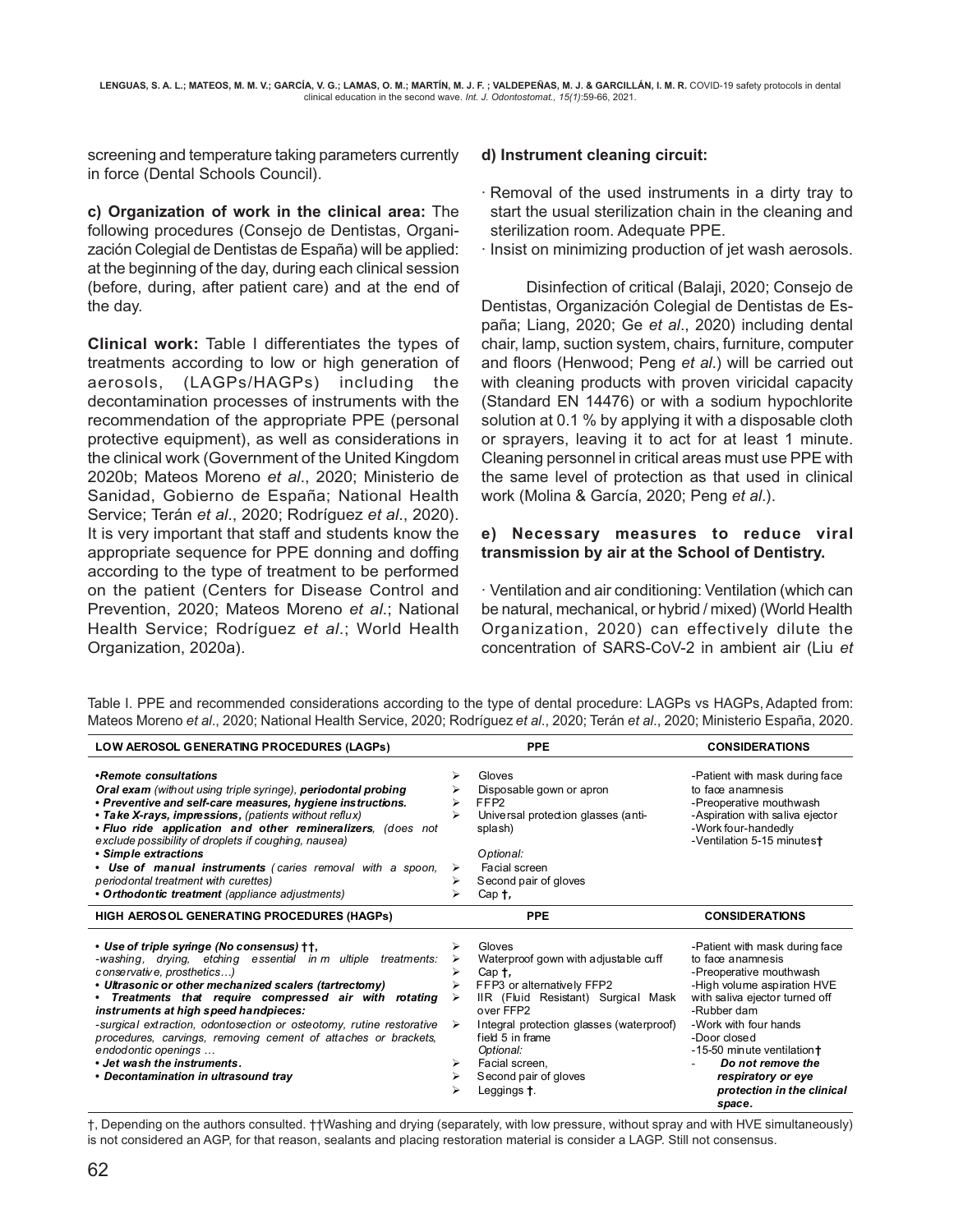*al*., 2020). It is very useful to measure CO2 concentration in the air to know if it is within healthy parameters or if we need to increase the ventilation. The minimum time necessary for natural ventilation between patients after procedures that do not generate aerosols will be from 5 (Izzetti *et al*.) to 15minutes (Cochrane Oral Health, 2020). On the other hand, after aerosol generating procedures, it would be necessary to ventilate at least 15-60 minutes (European Centre for Disease Prevention and Control, 2020; National Health Service; Public Health Ontario, 2020; Qian *et al*. 2010).

Regarding the air conditioning systems of buildings, they should not be turned off as a measure to prevent the spread of SARS-CoV-2 (American Society of Heating, Refrigerating and A-C Engineers, 2020) but these systems require regular maintenance (Leggat & Kedjarune, 2001). In order to prevent the spread of polluted air to other rooms, recirculation in centralized air conditioning systems should be cancelled (Federation of European Heating, Ventilation and Air Conditioning Associations, 2020). In multisplit type air conditioners or individual splits, it would not be necessary to cancel recirculation (Tapias *et al*., 2020).

Placement of HEPA filters and ultraviolet light chambers in the ducts would be positive to promote air decontamination (Veena *et al*., 2015).

**· Air purification (ultraviolet light, HEPA/ULPA filters).** In a clinic with adequate natural ventilation, if a procedure has been performed in which aerosols have been generated, irradiation with C-spectrum ultraviolet (UV) light is recommended before aeration, and once the patient and professional have left the room. The power ranges are close to 180 W and allow to sterilize the air in approximately 6 minutes for an aerosolized area of around 8 square meters. For larger spaces, the time or power requirements will be greater. The devices should ideally be close to the aerosol production source, which is non-directional. Subsequently it will be necessary to clean and disinfect the surfaces (Tapias *et al*.).

In closed spaces with inadequate natural ventilation, if no other type of ventilation is available the presence of air purifiers may be necessary. New guidelines designed by the Occupational Risk Prevention Service will be required, such as the installation of effective air purification devices with HEPA 14 or 15 (Tapias *et al*.) or ULPA filters (New England Complex Systems Institute, 2020) near the breathing/aerosol emission zone (Asociación Española de Ingeniería Hospitalaria, 2020) though it should not be assumed that they completely eliminate the risk of transmission by air (Dietz *et al*., 2020).

**f) Preventive dentistry.** The population's demand for elective treatments can decrease in the face of the economic crisis and the fear of contagion, leading patients to choose a less conservative treatment like a dental extraction. On the other hand, it is also possible that the patient, in order to avoid complications and deterioration in their oral health, is more receptive to follow preventive advice about correct oral hygiene and healthy habits during confinement, so we must take this opportunity to offer advice in preventive dentistry and enhance it.

Our philosophy must lead on non-invasive prevention principles and techniques (biofilm, dietary and mineralization control, based on caries risk assessment) and micro-invasive caries management with a minimized aerosol generation procedures whenever possible (using low-speed, hand excavators, using separate low pressure water/ air streams or wet/ dry cotton wool pledgets…) (National Health Service).

**g) Possible future scenarios and action plans.** Dental schools should focus on reevaluating and prioritizing their policies and protocols and include a detailed contingency plan that adapts to the changing epidemiological situation. We have to be prepared for there to be a phase of severe confinement again in this new wave. In that case, mobility of people will have to be reduced and only emergencies will be attended, with appointments on the same day and prioritizing according to the type of emergency: INFLAMMATION -INFECTION-TRAUMA- BLEEDING-PAIN (American Dental Association, 2020). Non-delayable processes will be: presumptive cancerous / precancerous lesions and dental conditions resulting in acute and severe systemic disease.

HAGPs should be avoided where possible while there is sustained community transmission.

# **CONCLUSIONS**

- · It is critical that research provides solutions for the effective prevention of COVID-19.
- · Health promotion and preventive and minimally invasive dentistry and public health become even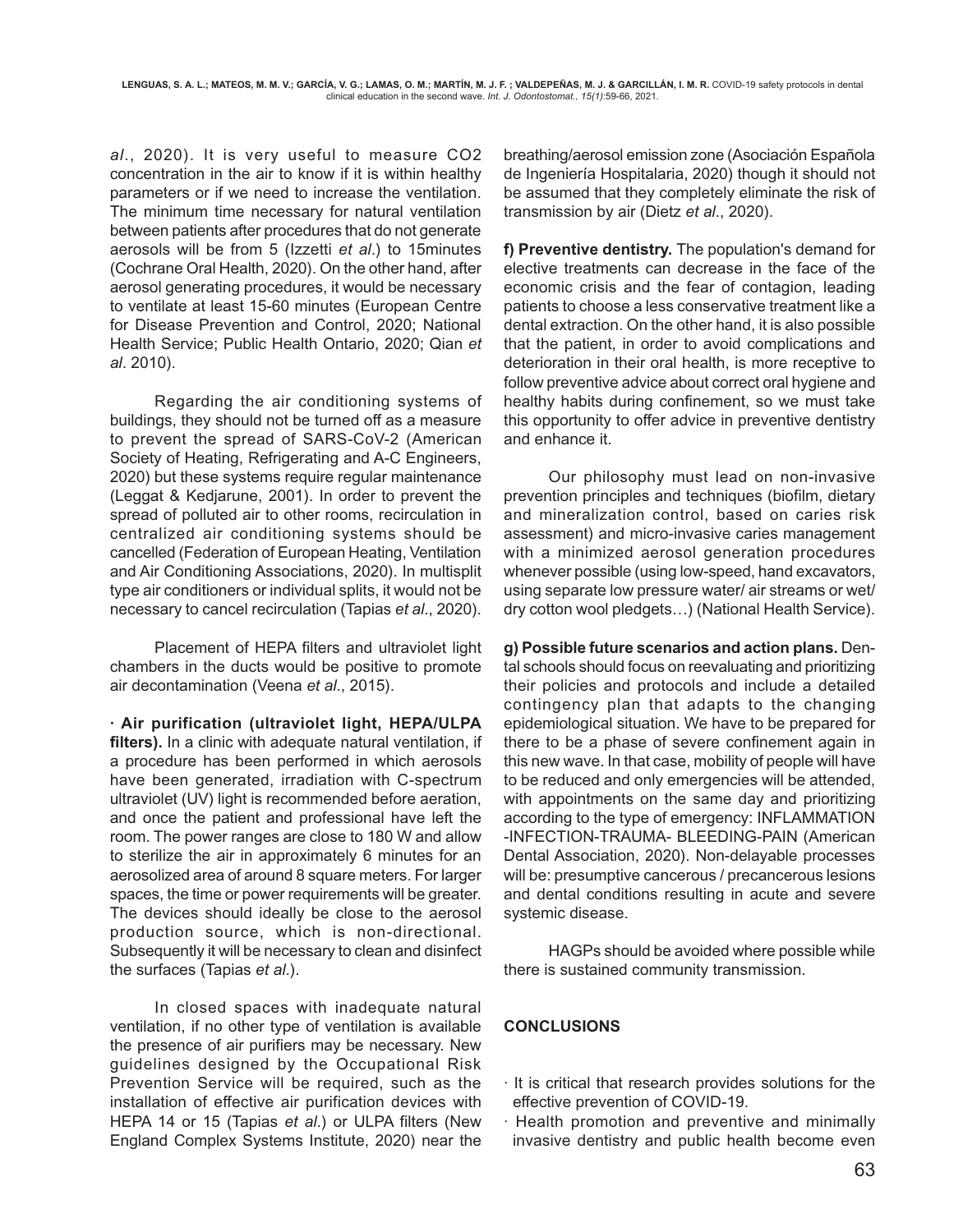more important during pandemic. Students must receive additional training in preventing the transmission of infectious diseases.

- · Having established specific protocols in place to control the transmission of the new coronavirus according to the risk of the activity and assigning well-defined responsibilities will decrease anxiety and help towards the physical and psychological well-being of students, faculty and other staff.
- Technological development enables remote or telephone monitoring, increasing control options. The student must demonstrate their competences in this matter
- · Self-care and patient education, assuming responsibility for their oral and general health, will provide additional added value to the previous measures.
- The international collaboration among universities is essential to redefine dental studies and adapt them to the current epidemiological situation, and dental schools must be prepared for this new wave and other future epidemics.

**LENGUAS, S. A. L.; MATEOS, M. M. V.; GARCÍA, V. G.; LAMAS, O. M.; MARTÍN, M. J. F.; VALDEPEÑAS, M. J. & GARCILLÁN, I. M. R.** Protocolos anti covid-19 en la educación clínica de odontología durante la segunda ola. *Int. J. Odontostomat., 15(1)*:59-66, 2021.

**RESUMEN:** Esta segunda oleada de la pandemia COVID-19 ha llevado al desarrollo de estrategias para garantizar la docencia clínica en las facultades de odontología y adaptarla a esta nueva situación epidemiológica protegiendo la salud de todo el personal, estudiantes, pacientes y acompañantes. Revisamos un total de 51 documentos, incluidos artículos y guías o recomendaciones emitidas por escuelas de odontología, sociedades científicas y otras instituciones, con el fin de hacer un balance de la evidencia actual disponible sobre el impacto de la pandemia de COVID-19 en las escuelas de odontología. Describimos una serie de medidas a implementar en áreas semicríticas y críticas de las facultades de odontología para garantizar la seguridad de todos y la continuidad de la formación clínica de los estudiantes. Estos incluyen: circuitos de movilidad, distanciamiento apropiado, programación de pacientes, triaje telefónico, equipos de protección personal, medidas para reducir la transmisión viral por ventilación de aire y varias otras acciones específicas para la generación baja o alta de aerosoles por los tratamientos. Las escuelas de odontología deben estar preparadas e implementar las medidas necesarias de acuerdo al nivel de riesgo de infección durante las actividades presenciales, especialmente en las clínicas, que brindan formación imprescindible e imposible de adquirir en línea. Las escuelas de odontología deben centrarse en priorizar la odontología preventiva y mínimamente invasiva

minimizando los procedimientos que generan aerosoles siempre que sea posible. Más que nunca, la cooperación internacional entre universidades para la elaboración de protocolos es fundamental. Estos protocolos deben garantizar la salud de todos en esta nueva segunda ola de la pandemia y en posibles escenarios epidemiológicos futuros.

**PALABRAS CLAVES: escuelas de odontología, educación odontológica, prevención, COVID-19, SARS-CoV-2.**

# **REFERENCES**

American Dental Association (ADA). *Center for Professional Success. Coronavirus (COVID 19) Center for Dentists*. Chicago, American Dental Association, 2020. Available from: https://success.ada.org/en/practice-management/patients/ infectious-diseases-2019-novel-coronavirus

- American Society of Heating, Refrigerating and A-C Engineers. *ASHRAE Position Document on Infectious Aerosols*. Atlanta, American Society of Heating, Refrigerating and A-C Engineers, 2020. Available from: https://www.ashrae.org/file%20library/ about/position%20documents/pd\_infec tiousa erosols\_2020.pdf
- Asociación Española de Ingeniería Hospitalaria. *Recomendaciones de Actuación para Servicios Técnicos en Hospitales Durante la Crisis Sanitaria Ocasionada por el COVID-19.* Madrid, Asociación Española de Ingeniería Hospitalaria, 2020. Available from: https://aeih.org/recomendaciones-actuacionservicios-tecnicos-hospitales-covid-19/
- Balaji, S. M. COVID-19—Future of dentistry. *Indian J. Dent. Res., 31(2)*:167-8, 2020.
- Centers for Disease Control and Prevention (CDC). *Using Personal Protective Equipment (PPE).* Atlanta, Centers for Disease Control and Prevention, 2020. Available from: https:/ /www.cdc.gov/coronavirus/2019-ncov/hcp/using-ppe.html
- Cochran, M. A.; Miller, C. H. & Sheldrake, M. A. The efficacy of the rubber dam as a barrier to the spread of microorganisms during dental treatment. *J. Am. Dent. Assoc., 119(1)*:141-4, 1989.
- Cochrane Oral Health. *Recommendations for the re-opening of dental services: a rapid review of international sources*. Web Site. Cochrane.org, 2020. Available from: https:// oralhealth.cochrane.org/news/recommendations-re-openingdental-services-rapid-review-international-sources
- Consejo de Dentistas. *Organización Colegial de Dentistas de España. Plan Estratégico de Acción para el Periodo Posterior a la Crisis creada por el COVID-19*. Madrid, Consejo de Dentistas. Organización Colegial de Dentistas de España, 2020. Available from: https://www.consejodentistas.es/ comunicacion/actualidad-consejo/notas-de-prensa-consejo/ item/1763-pla-estrategico-de-accion-para-el-periodo-posterior-a-la-crisis-creada-por-el-covid-19.html
- Dental Schools Council. *COVID-19 Returning to Student-led Dental Clinical Treatments (v.1.1). A Summary of Relevant Literature and the Opportunities to Identify and Manage Risk*. June 2020. London, Dental Schools Council, British Dental Association, Association of Dental Hospitals, 2020. Available from: https://www.dentalschoolscouncil.ac.uk/wp-content/ uploads/2020/07/COVID-19-report-on-returning-to-studentled-dental-clinical-treatments-v.1.1.pdf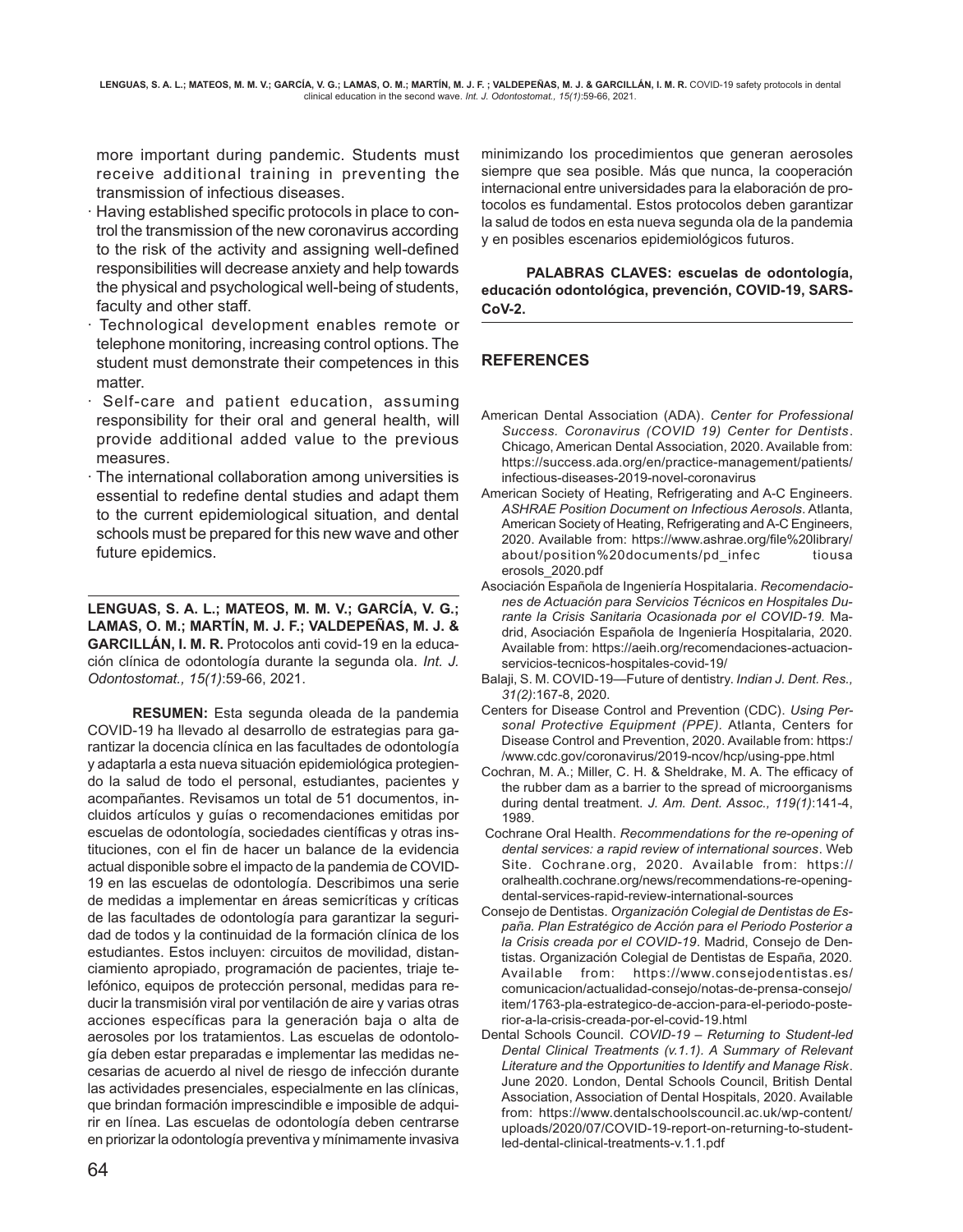- Dietz, L.; Horve, P. F.; Coil, D. A.; Fretz, M.; Eisen, J. A. & Van Den Wymelenberg, K. 2019 Novel Coronavirus (COVID-19) pandemic: built environment considerations to reduce transmission. *mSystems, 5(2)*: e00245-20, 2020.
- European Centre for Disease Prevention and Control (ECDC). *Disinfection of Environments in Healthcare and Non-Healthcare Settings Potentially Contaminated with SARS-CoV-2*. Solna, European Centre for Disease Prevention and Control, 2020. Available from: https://www.ecdc.europa.eu/en/ publications-data/disinfection-environments-covid-19
- Facultad de Odontología, Universidad Complutense de Madrid. *Protocolo de Medidas Organizativas y Específicas: Guía de Recomendaciones Preventivas para la Reincorporación en la Facultad de Odontología de la Universidad Complutense de Madrid en Relación a la Potencial Exposición al Sars-Cov-2 (v20200601)*. Madrid, Facultad de Odontología, Universidad Complutense de Madrid, 2020. Available from: https:// odontologia.ucm.es/file/guiareincorporacion
- Federation of European Heating, Ventilation and Air Conditioning Associations (REHVA). *COVID-19 Guidance Document, April 3, 2020. Web Site, Federation of European Heating, Ventilation and Air Conditioning Associations, 2020*. Available from: https:/ /www.rehva.eu/activities/covid-19-guidance
- Ge, Z.; Yang L.; Xia, J.; Fu X. & Zhang, Y. Possible aerosol transmission of Covid-19 and special precautions in dentistry. *J. Zhejiang Univ. Sci., 21(5)*:361-8, 2020.
- Government of the United Kingdom. *COVID-19: Guidance on Shielding and Protecting People Defined on Medical Grounds as Extremely Vulnerable*. London, Government of the United Kingdom, 2020a. Available from: https://www.gov.uk/ government/publications/guidance-on-shielding-andprotecting-extremely-vulnerable-persons-from-covid-19
- Government of the United Kingdom. *Guidance COVID-19: Personal Protective Equipment Use for NON-Aerosol Generating Procedures.* London, Government of the United Kingdom, 2020b. Available from: https://www.gov.uk/government/ publications/covid-19-personal-protective-equipment-use-foraerosol-generating-procedures
- Henwood, A. F. Coronavirus disinfection in histopathology. *J. Histotechnol., 43(2)*:102-4, 2020.
- Herrera, D.; Serrano, J.; Roldán, S. & Sanz, M. Is the oral cavity relevant in SARS-CoV-2 pandemic? *Clin. Oral Investig*., 2020. DOI: https://www.doi.org/10.1007/s00784-020-03413-2
- Izzetti, R.; Nisi, M.; Gabriele, M. & Graziani, F. COVID-19 transmission in dental practice: brief review of preventive measures in Italy. *J. Dent. Res., 99(9)*:1030-8, 2020.
- Jacks, M. E. A laboratory comparison of evacuation devices on aerosol reduction. *J. Dent. Hyg., 76(3)*:202-6, 2002.
- King, T. B.; Muzzin, K. B.; Berry, C. W. & Anders, L. M. The effectiveness of an aerosol reduction device for ultrasonic scalers. *J. Periodontol., 68(1)*:45-9, 1997.
- Leggat, P. A. & Kedjarune, U. Bacterial aerosols in the dental clinic: a review. *Int. Dent. J., 51(1)*:39-44, 2001.
- Liang, T. *Handbook of COVID-19. Prevention and Treatment. Zheijiang, University of Zheijiang, School of Medicine, 2020.* Available from: https://www.zju.edu.cn/english/2020/0323/ c19573a1987520/page.htm
- Liu, Y.; Ning, Z.; Chen, Y.; Guo, M.; Liu, Y.; Gali, N. K.; Sun, L.; Duan, Y.; Cai, J.; Westerdahl, D.; *et al*. Aerodynamic analysis of SARS-CoV-2 in two Wuhan hospitals. *Nature, 582(7813)*:557-60, 2020.
- Mateos Moreno, M. V.; Lenguas Silva, A. L.; Pastor Ramos, V.; García Ávila, I.; García Vázquez, M. T.; García Vicent, G.; Lamas Oliveira, M.; Rodríguez Alonso, E.; Tapias Perero, V. F.; Terán de Agustín, A. I.; *et al*. Odontología en entorno

COVID-19. Adaptación de las Unidades de Salud Bucodental en los Centros de Salud de la Comunidad de Madrid. *Rev. Esp. Salud Pública, 94*:e202011148, 2020.

- Meng, L.; Hua, F. & Bian, Z. Coronavirus Disease 2019 (COVID-19): emerging and future challenges for dental and oral medicine. *J. Dent. Res., 99(5)*:481-7, 2020.
- Ministerio de Sanidad, Gobierno de España. *Procedimiento de Actuación para los Servicios de Prevención de Riesgos Laborales frente a la Exposición al SARS-CoV-2*. Madrid, Ministerio de Sanidad, Gobierno de España, 2020. Available from: https://www.google.com/url?sa=t&source= web&rct=j&url=https://www.mscbs.gob.es/profesionales/ saludPublica/ccayes/alertasActual/nCov/documentos/ Proteccion\_Trabajadores\_SARS-CoV-2.pdf&ved= 2ah UKEwiVxKvf3uTsAhUB6RoKHTg-AXoQFjAAegQIA hAB&usg=AOvVaw3nOi31Lm7p4vuIjkX47e-4
- Molina, T. R. & García, Z. O. *Manual de Limpieza y Desinfección Hospitalaria. Cali, Comité de Infecciones Intrahospitalarias, HospitalDepartamental Mario Correa Rengifo, 2003*. Available from: http://ridsso.com/documentos/muro/ 207\_1578425437\_ 5e14dc5d80a7e.pdf
- Nanda, K. D. & Nanda, J. Recommendations and management in dental practice during Corona Virus COVID-19. *Open Dent. J., 14*:191-3, 2020.
- National Health Service (NHS). *Standard Operating Procedure. Transition to Recovery. A Phased Transition for Dental Practices Towards the Resumption of the Full Range of Dental Provision. Version 4*. London, National Health Service, 2020a. Available from: https://www.england.nhs.uk/ coronavirus/wp-content/uploads/sites/52/2020/06/C0839-dental-recovery-sop-v4.01-29-oct.pdf
- New England Complex Systems Institute. *Could air filtration reduce COVID-19 severity and spread? Cambridge, New England Complex Systems Institute, 2020.* Available from: https://necsi.edu/could-air-filtration-reduce-covid19-severityand-spread
- Pastor Ramos, V.; Rodríguez Alonso, E. & García Ávila, I. Mascarillas y máscaras de protección respiratoria en entorno COVID-19. *Cient. Dent., 17(2)*:147-57, 2020.
- Peditto, M.; Scapellato, S.; Marcianò, A.; Costa, P. & Oteri, G. Dentistry during the COVID-19 Epidemic: An Italian Workflow for the Management of Dental Practice. *Int. J. Environ. Res. Public Health, 17(9)*:3325, 2020.
- Peng, X.; Xu, X.; Li, Y.; Cheng, L.; Zhou, X. & Ren, B. Transmission routes of 2019-nCoV and controls in dental practice. *Int. J. Oral Sci., 12*:9, 2020.
- Prati, C.; Pelliccioni, G. A.; Sambri, V.; Chersoni, S. & Gandolfi, M. G. COVID-19: its impact on dental schools in Italy, clinical problems in endodontic therapy and general considerations. *Int. Endod. J., 53(5)*:723-5, 2020.
- Public Health Ontario. *Covid-19 in Dental Cares Settings. Ontario, Public Health Ontario, 2020*. Available from: https:// www.publichealthontario.ca/-/media/documents/ncov/ipac/ 2020/07/covid-19-dental-care-settings.pdf?la=en
- Rodríguez, E.; García, I.; García, M. T. & García, G. Elección del equipo de protección individual adecuado frente al virus SARS-CoV-2 en la clínica dental. *Maxillaris, 246*:47-55, 2020. Available from: https://www.maxillaris.com/maximas-20200706-Eleccion-del-equipo-de-proteccion-individual-adecuado-frente-al-virus-SARS-CoV-2-en-la-clinica-dental.aspx
- Rothe, C.; Schunk, M.; Sothmann, P.; Bretzel, G.; Froeschl, G.; Wallrauch, C.; Zimmer, T.; Thiel, V.; Janke, C.; Guggemos, W.; *et al*. Transmission of 2019-nCoV Infection from an Asymptomatic Contact in Germany. *N. Engl. J. Med., 382(10)*:970-1, 2020.